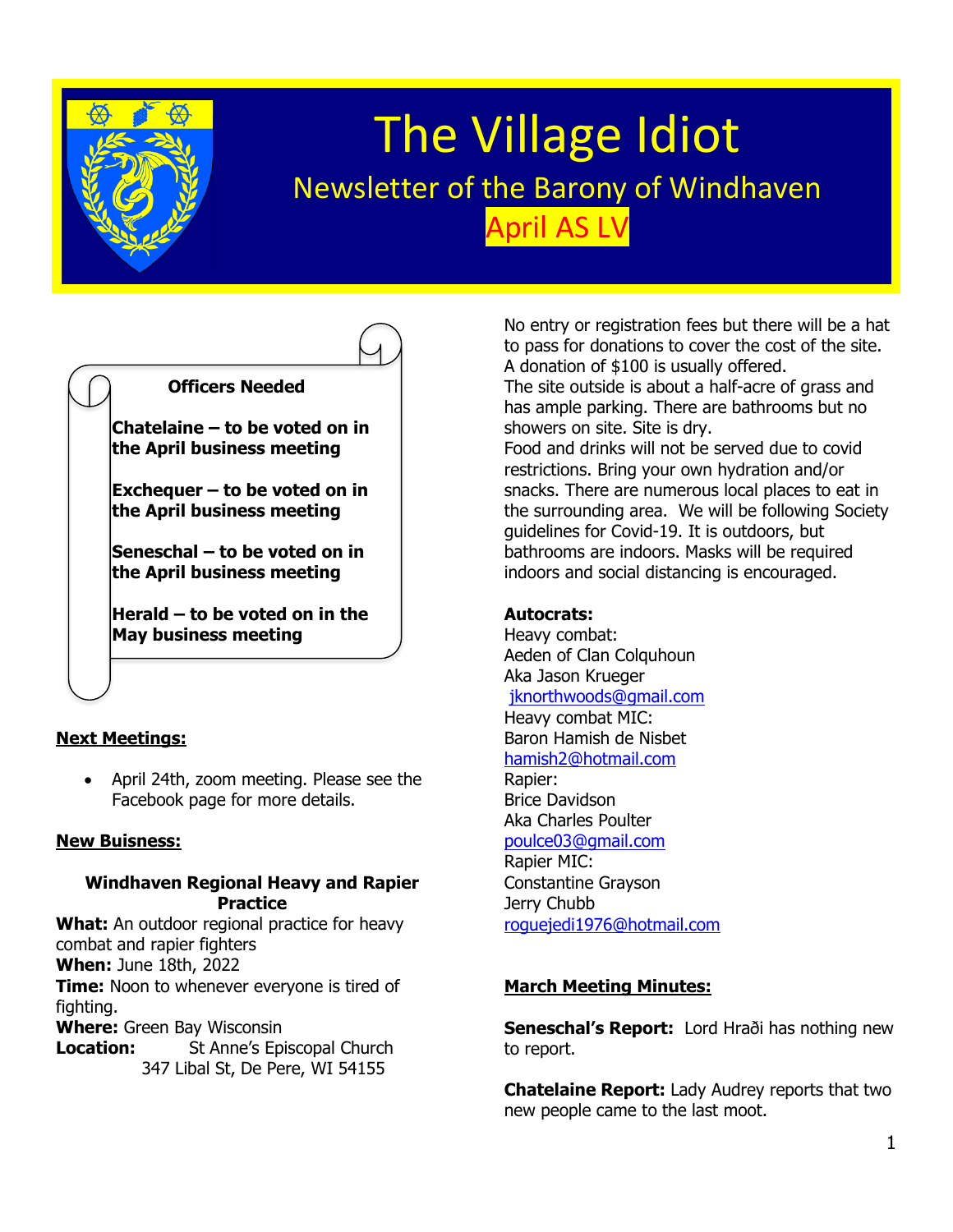**Exchequer Report:** Lady Eyfríðr reports that she has a report due this month and had a zoom meeting with regional to take care of the 3<sup>rd</sup> and 4<sup>th</sup> quarterly reports. Kingdom has not yet gotten back about Norweldmere and Bentbridge's fund so she is trying to figure out what will happen to those funds. For the time being they still remain with Windhaven. The inventory list is almost complete, if there is any change in location with any of the inventory please let her know. General Fund: \$7452.40, Practice Fund: \$212.61, Bentbridge Fund: \$721.79, Norwealdmere Fund: \$123.00, and Event Fund: \$89.55.

**Chronicler's Report:** Collette reports that the VI was written and sent for publication.

**MoAS:** Lord Helgulfr has nothing new to report.

**Herald's Report:** Lord Edmond reports that his position is up for election in May.

**Knight's Marshal's Report:** Lord Aedan reports that he is looking into doing a combined practice in the future in Steven's Point, or a mid-way point in Waukesha.

**Rapier Marshal's Report:** Lord Brice has nothing new to report.

**Archery Captain:** Lord Luca has nothing new to report.

**Web Minister's Report:** Lord Luca has nothing new to report.

**Social Media Deputy's Report:** Lady Birna reports that that posting peoples artwork has been upping the views to our page. If anyone would like for their artwork to be posted there is a waiver to sign.



#### *Greetings unto the Hall,*

*April saw the coronation of Their Majesties Ajax and Gaia although sadly neither of us were able to attend. We wish Them a prosperous and enjoyable reign.*

*His Excellency will be at May Crown to witness the selection of new heirs. We are also looking forward to the May moot and another chance to see all your smiling faces! As always, send in your award recommendations - both to Us and to Kingdom. Being able to recognize our populace is truly one of the best parts of our job.*

*Stay healthy, M+H*

#### **Old Business:**

- Missile Mayhem is scheduled for October 1st.
- T-shirts: Lady Eyfríðr said the T-shirts are are in! Please see her to get yours. Prices are \$15/tshirt and \$17/long sleeve shirt.

#### **Guild Reminders**:

**Rapier Practice-** Closed until spring fighting season. **Fighter Practice-** Closed until spring fighting season.

**Archery Practice-** Closed until spring.

## SCA/Northshield/Windhaven Facebook Links

**SCA** 

Northshield https://www.facebook.com/groups/kingdomofn orthshield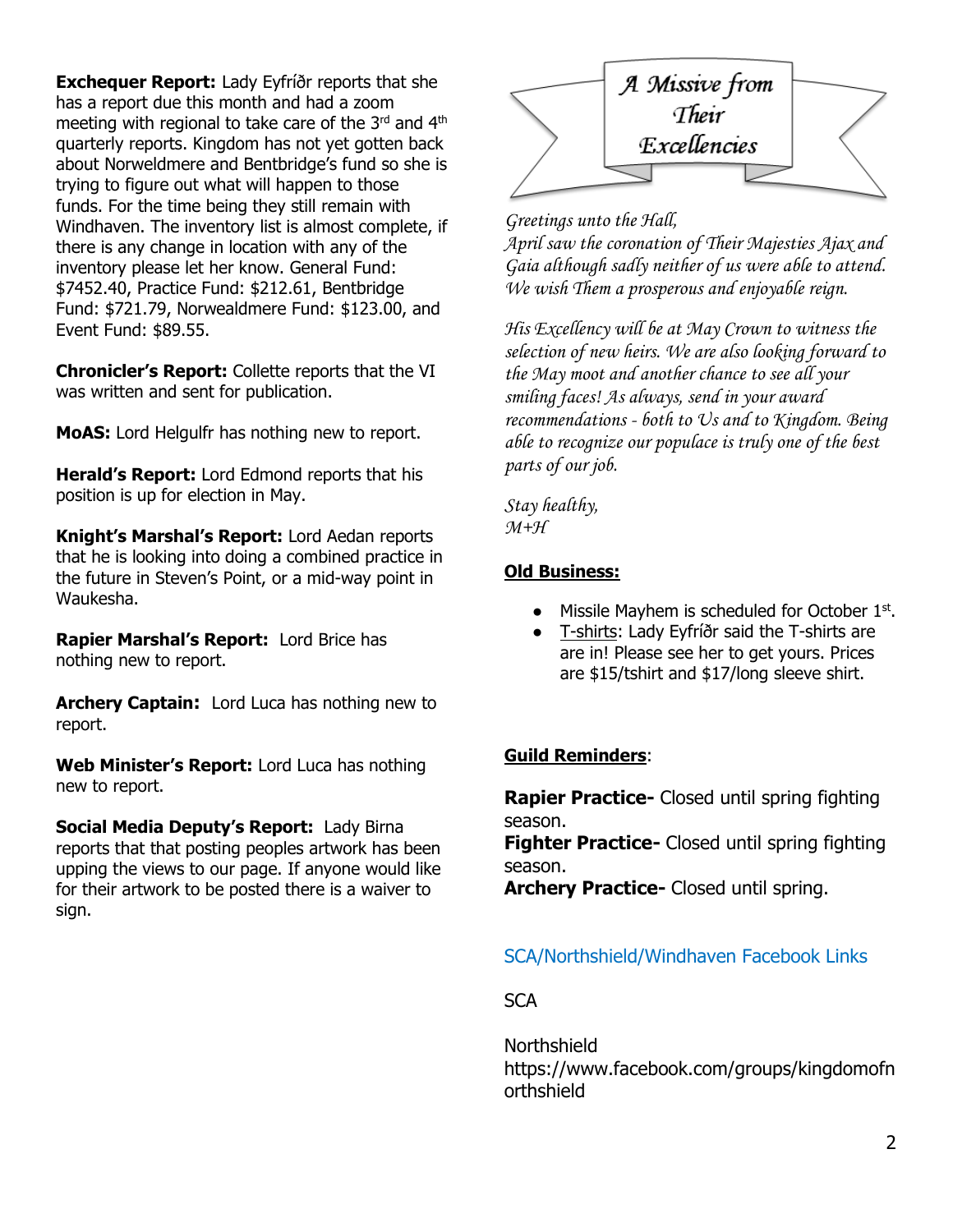Windhaven <https://www.facebook.com/groups/Windhaven>

Army of Northshield https://www.facebook.com/groups/656097414 404272/

Northshield Barter and Trade SCA https://www.facebook.com/groups/469057956 444539/

If you have more links (Facebook or otherwise) that you would like to see added to this list, please email chronicler@baronyofwindhaven.org

## **Barony of Windhaven Officers List**:

Baron Baron Hamish of Nisbet (James Nesbitt) [baron@baronyofwindhaven.org](mailto:baron@baronyofwindhaven.org)

**Baroness** Baroness Markéta Barfussin (Melissa Heenan) [baroness@baronyofwindhaven.org](mailto:baroness@baronyofwindhaven.org)

**Seneschal** Lord Hraði Bjarnylr (Reid Wooldridge) seneschal@baronyofwindhaven.org

**Exchequer** Lady Eyfríðr Matheusdóttír (Erica Young) [exchequer@baronyofwindhaven.org](mailto:exchequer@baronyofwindhaven.org) **Herald** Lord Edmund Campbell (Ed Luebke) [herald@baronyofwindhaven.org](mailto:herald@baronyofwindhaven.org)

#### **Chronicler**

**Publisher's Disclaimer** This is the April 2022 edition of The Village Idiot, a publication of the Barony of Windhaven of the Society for Creative Anachronism-Wisconsin Inc. The Village Idiot is available from Collette at chronicler@baronyofwindhaven.org. It is not a corporate publication of SCA-WI, Inc. and does not delineate SCA-WI, Inc. policies. Copyright 2022, Society for Creative AnachronismCollette of Windhaven (Michelle Hendricks) [chronicler@baronyofwindhaven.org](mailto:chronicler@baronyofwindhaven.org)

Minister of Arts & Sciences Lord Helgulfr Arngeirsson (Bethany Hopkins) [moas@baronyofwindhaven.org](mailto:moas@baronyofwindhaven.org)

Chatelaine Lady Audrey Cross (Rachel Klika) [info@baronyofwindhaven.org](mailto:info@baronyofwindhaven.org)

Web Minister Lord Luca MacGregere (John Young) [webminister@baronyofwindhaven.org](mailto:webminister@baronyofwindhaven.org)

Knight's Marshal Lord Edmund Campbell (Ed Luebke) [marshal@baronyofwindhaven.org](mailto:marshal@baronyofwindhaven.org)

Rapier Captain Lord Brice Davidson (Charles Poulter [rapier@baronyofwindhaven.org](mailto:rapier@baronyofwindhaven.org)

Archery Captain Lord Ronin the Bowleg (John Haverty) [archery@baronyofwindhaven.org](mailto:archery@baronyofwindhaven.org)

Wisconsin Inc. For information on reprinting photographs, articles, or artwork from this publication, please contact the Chronicler, who will assist you in contacting the original creator of the piece. Please respect the legal rights of our contributors

## **Submissions**: